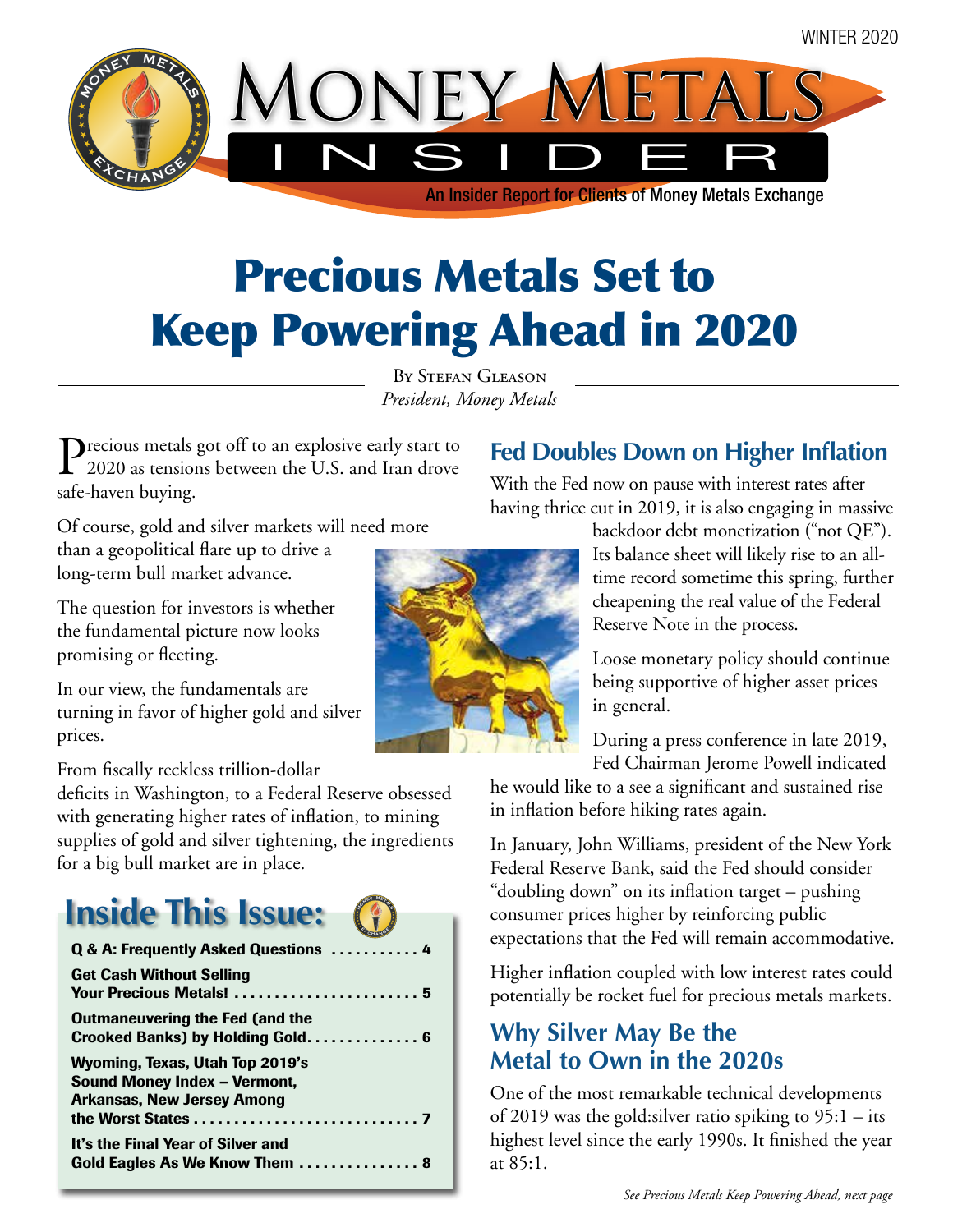### *continued from previous page*

A continued decline in the gold:silver ratio toward more historically normal levels would entail not only an outperformance in silver – but also likely a bull market in both gold and silver.

Precious Metals Keep Powering Ahead

The last powerful decline in the gold:silver ratio from 2009 to 2011 translated into silver surging up over \$49/oz and gold making a record high at \$1,900/oz.

Silver may be the metal to watch (and own) in 2020 and beyond. If global industrial and investment demand picks up even slightly, supply will struggle to keep pace.

In fact, silver mining supply is heading in the opposite direction. The Silver Institute's World Silver Survey shows production falling at an annual rate of 2%.

Mines have been depleting

their silver reserves and haven't had the incentive to develop new projects given low spot prices and geological challenges due to declining ore grades.

According to Katusa Research, "The average head grade (metal content of mined ore) has fallen by over 50% since 2010. This is not a good situation for a miner. In a world where input and production costs are rising yet profit per tonne of rock has fallen by 50%, this poses serious long-term potential problems."

Investing in a miner is always an iffy proposition, even if you do your homework. The busts tend to

### **Money Metals Insider**

 *published by* **Money Metals Exchange**

PO Box 2599 • Eagle, ID 83616

Office: **1-800-800-1865** Secure Fax: **1-866-861-5174**  7:00 a.m. - 5:30 p.m. Mountain Time, Monday through Friday Copyright 2020 by **Money Metals Exchange**

outweigh the booms.

And in the case of silver miners, most are primarily in the business of mining other metals (such as lead, copper, nickel, zinc, or gold) – and only mine silver as a byproduct.

The lack of a healthy primary silver mining industry can work to the advantage of physical silver investors. It means that supply will remain constrained in the years ahead.

> Even if higher spot prices begin to make mining silver more profitable, the beaten and battered industry won't have the immediate capacity to grow production to any significant degree. It will take years of rebuilding.

In the meantime, once silver breaks above overhead technical resistance from  $$20-\$21/\text{oz}$ , the path should be clear for a run toward its old record high.

### **The Platinum Wild Card**

The other metal with big upside potential in the 2020s is platinum. It has gotten clobbered by palladium and rhodium in recent years. But the extreme price disparity between platinum and those other two platinum group metals makes it a compelling alternative for automakers and other industrial users.

"Platinum had fallen out of favor among investors after Volkswagen AG's emissions-cheating scandal in 2015 prompted commuters to turn away from diesel

*Continued on next page*

#### **Stefan Gleason,** *President*

Directors: **Clint Siegner** – clint.siegner@MoneyMetals.com **Mike Gleason** – mike.gleason@MoneyMetals.com Monthly Program – monthly@MoneyMetals.com

#### **www.MoneyMetals.com**



*A return of the silver bull market points to its outperformance versus gold.*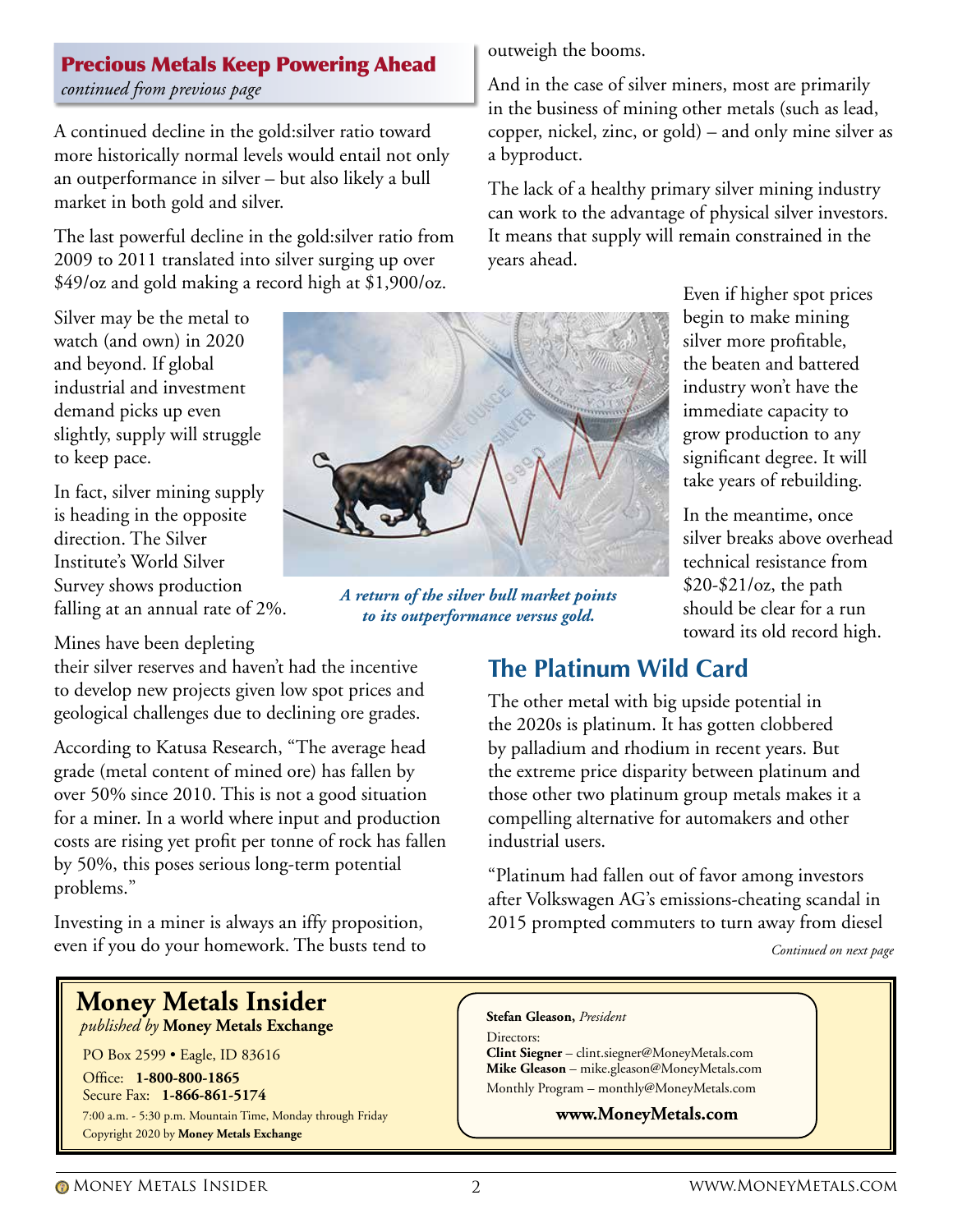### Precious Metals Keep Powering Ahead

*continued from previous page*

vehicles. The market has overestimated the decline in demand for autocatalysts," reports Bloomberg (via Mining.com).

"By 2025, about 850,000 ounces of palladium used in autocatalysts could be substituted with platinum…"

Although downside is likely limited, platinum could spend much of 2020 basing out before substitution kicks in to push prices much higher in the years ahead. Adding to the fundamental story will be a rise in the use of fuel cells for power generation, which use platinum.



*Money Metals sells numerous platinum coins and bars, including the American Eagle coin.*

### **The Gold Safe Haven**

As always, precious metals investors should first stake out core positions in gold and silver. They are money, first and foremost.

> Monetary demand for gold – led by central banks in Russia, China, and elsewhere – is likely to remain strong.

Even if the global economy falters and causes industrial demand for the white metals to slip, gold buying won't necessarily go down. It could even increase on a flight to safety.

Gold may not be the cheapest metal, but it is cheap relative to the U.S. stock market. And the protection physical gold provides from the risks of financial turmoil is invaluable.  $\bullet$ 



### **Money Metals Depository**

### State-of-the-Art Security to Store Your Gold & Silver

*Money Metals customers know the importance of protecting their wealth from inflation and financial turmoil. Building a precious metals holding is one vital step. Securing that holding is quite another.*

*Storing your precious metals in the ultra-secure Money Metals Depository is prudent and affordable. Store with us and you'll find convenience, security, and savings on shipping and insurance – at a bargain price.*

#### **State-of-the-art physical security**

- Money Metals Depository is custom-built to our specifications, armored in thick steel and hardened concrete.
- Money Metals Depository uses only top-of-the-line UL Class 3 vaults.
- Our facility uses 24-hour monitoring and the latest security protocols.
- Located in low-crime Eagle, Idaho, with the county sheriff's office located in the same building.

**Zero cost to ship and insure**

- You'll never pay a dime to ship and insure when you order from Money Metals Exchange and elect to store your metal with Money Metals Depository.
- Nor is there any cost to ship and insure when you sell precious metals stored with Money Metals Depository to Money Metals Exchange.

#### **Contents fully insured by Lloyd's of London**

- All metals stored in your account are fully segregated and are never commingled with any other customer's holding or our own.
- Depository holdings are totally independent from any bank, Wall Street, and Washington, DC.

#### **Access to Cash Loans If Desired**



**If you need storage for any portion of your metals stockpile, take advantage of the most secure, convenient, and affordable option available anywhere. Just call us at 1-800-800-1865 or visit MoneyMetals.com/depository to get started.**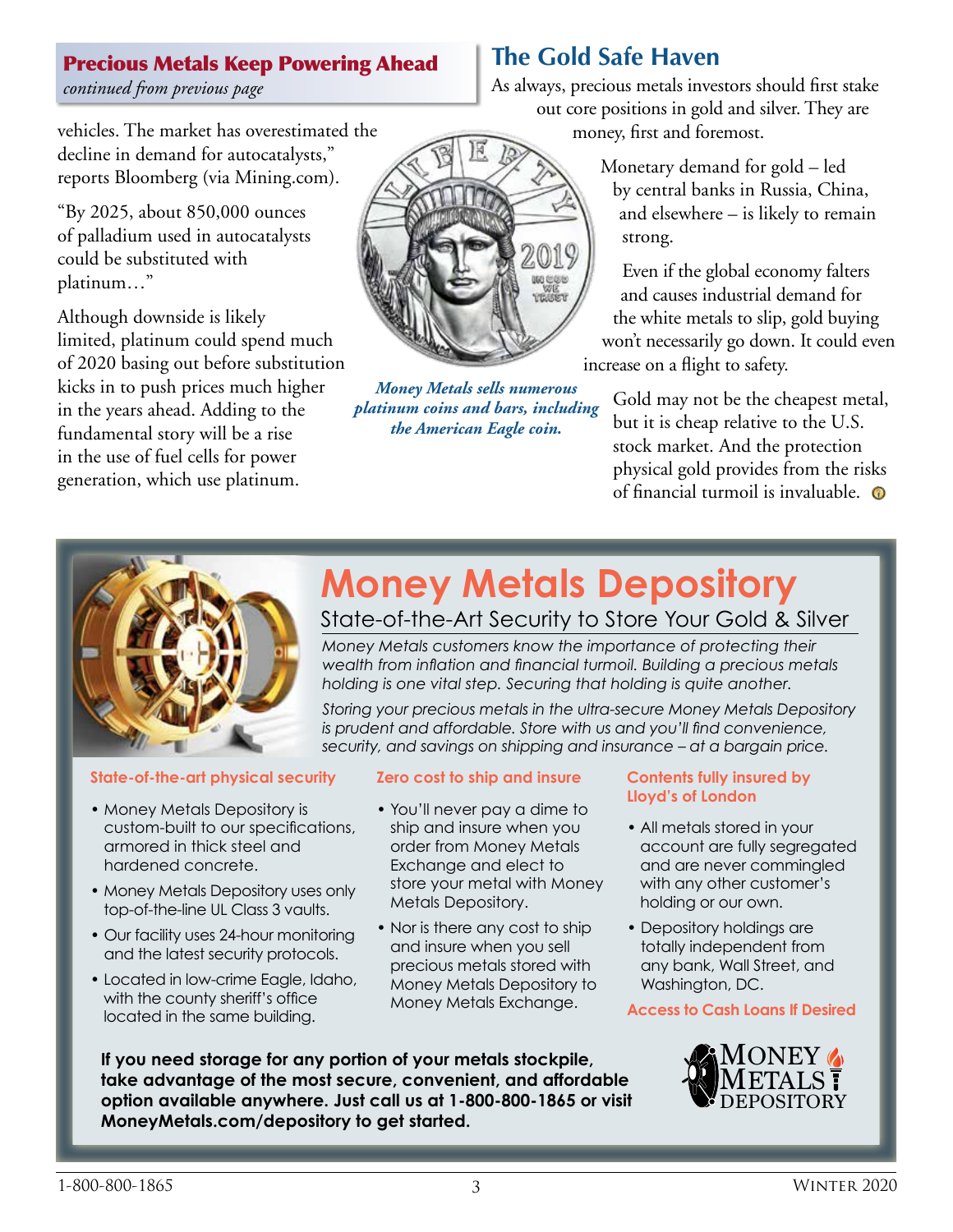# Frequently Asked Questions **About Gold and Silver Investing**



*We get lots of questions from the public about precious metals. Some people are curious about the basics. Others are skeptical about the case for owning gold and silver. Still others are longtime customers who have highly specialized inquiries.* 

*Here we will answer a few of the most common, most broadly relevant questions we get…*

*Even if you're a seasoned metals investor, you can surely find value in this FAQ. Just about every gold and silver bug has been hit with questions from doubting friends and family members to the effect of, "What's the point in owning these shiny objects?" In fact, there are many points – including some you may have overlooked.* 

### QUESTION: **What determines the premium on gold and silver products?**

**ANSWER:** Premiums vary according to the product in question (American Eagles will always carry a slightly higher premium than common rounds) and market conditions. When demand is soft, premiums may fall, especially on secondary market products such as pre-1965 U.S. silver coins.

Secondary market products – items that are being resold rather than sold for the first time as brand new – can often be purchased at a discount to newly minted products and very close to actual spot prices.

#### QUESTION: **Which bullion products offer the absolute lowest premiums?**

**ANSWER:** Privately made bars and rounds, as opposed to government issue coins, are hard to beat when it comes to low premiums. That is why Money Metals recommends them so often. Investors will often find the combination of uncirculated beauty and low cost to be a "sweet spot."

About the only way to lower costs even further is to make some compromises when it comes to condition. It is sometimes possible to buy scratched, dented, and/or tarnished items at a discount. Investors who don't care much about aesthetics may be able to get slightly more precious metal for their dollars.

We classify scratched or dented gold and silver items as "Bargain Bin," and they are discounted at MoneyMetals.com.

### QUESTION: **When considering what types of gold and silver bullion products to buy, does purity matter?**

**ANSWER:** Not usually. The only real factor that matters is the melt value of the gold or silver product in question. For instance, while not all of the popular one-ounce gold bullion coins have the same purity, they do all contain one full troy ounce of gold.

The most popular retail silver bullion product where this purity question comes into play is with "junk silver" – aka 90% or 40% U.S. silver coins.

When buying junk silver, you effectively get the copper filler for free. You pay only for the silver content. When it comes to Pre-1965 90% silver dimes, quarters, and half dollars there is 0.715 ounces of silver for every \$1 of face value (i.e. 10 dimes, 4 quarters or 2 half dollars or any combination thereof that adds up to exactly \$1).

There are some situations where purity *does* matter and must be considered. For example, when purchasing bullion specifically for a precious metals IRA, the IRS requires that products (other than American Gold Eagles) meet a certain purity standard.

### QUESTION: **Are gold and silver prices manipulated?**

**ANSWER:** All markets are susceptible to manipulation by large institutional traders, central banks, and governments. Precious metals markets are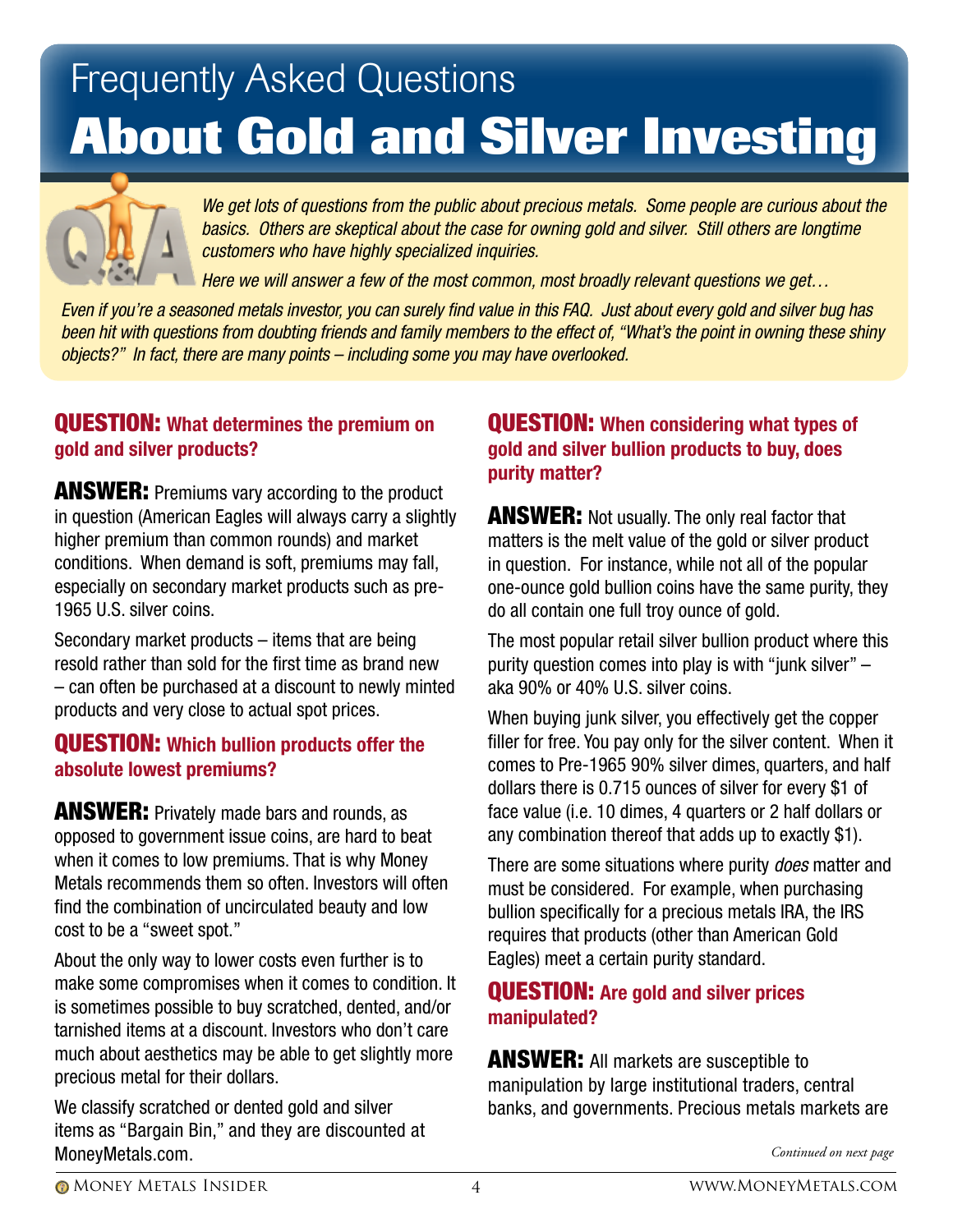

### **Frequently Asked Questions** *(continued)*

no exception.

In fact, Deutsche Bank, HSBC and ScotiaBank, Merrill Lynch, and JP Morgan Chase have all been hit with criminal and/or civil charges for rigging gold and silver markets. Since 2015, big banks have paid penalties totaling over \$10 billion to settle charges of market manipulation.

Government directed/sanctioned manipulation is more insidious and tougher to combat. The U.S. government's Exchange Stabilization Fund and Working Group on Financial Markets (i.e., "Plunge Protection Team") intervene in markets when they veer off course. Evidence suggests central planners suppress gold prices through a variety of mechanisms, such as engaging in secret "swaps" with other central banks.

### QUESTION: **If gold and silver prices are being artificially suppressed, then why should I bother investing?**

**ANSWER:** Market manipulators can't overturn the laws of supply and demand. Over time, prices will reflect the realities of limited supply and growing

demand for gold and silver. To the extent that metals prices are currently suppressed, supply shortages will eventually emerge, so it's an opportunity to obtain them at a discount to their fundamental value.

### QUESTION: **How do I safely store my physical gold and silver?**

**ANSWER:** We recommend a two-pronged approach. First, store some of your bullion at home in a well-concealed safe for immediate access in case of emergency.

Store the remainder of your bullion in a secure, insured precious metals storage facility. Insist on segregated storage like that provided at Money Metals Depository to avoid any commingling of your bullion with that held by other customers.

Safe-deposit boxes at banks are generally *not* suitable for precious metals storage. In fact, some banks have policies that explicitly prohibit gold bullion. Plus, your gold would be at risk in the event the bank goes under or gets raided by government agents. You don't want your gold tied into the banking system, even indirectly.  $\bullet$ 

# Get Cash Without Selling Your Precious Metals!

Do you own precious metals you would rather not sell, but need access to cash?

You were wise to stash away precious metals to meet your future financial needs. Now Money Metals Capital Group can extend you a cash loan on your gold, silver, platinum, and/or palladium bullion coins, bars, and rounds.

It only takes a few days to close and fund your loan, all without tapping the equity in your home or selling off any of your precious metals, stocks, bonds, or other financial instruments!



Our minimum loan size is \$25,000, and we loan up to 75% against the market value of your metals (not available in all states). For more information or to apply, call 1-800-800-1865 or visit at MoneyMetals.com/ gold-loan. **O**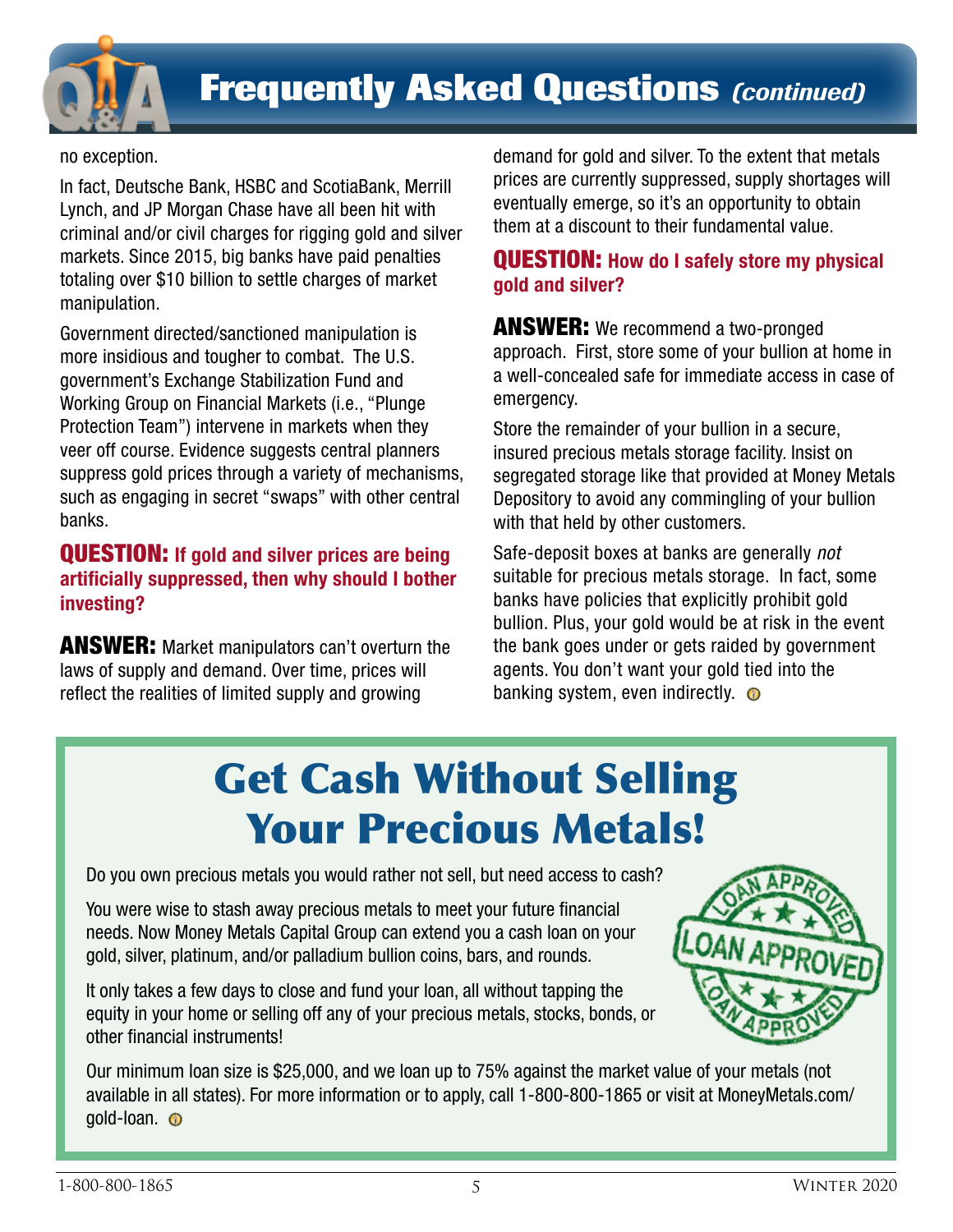# Crooked Banks) by Holding Gold

By Clint Siegner *Director, Money Metals*

Market forecaster Martin Zweig famously warned investors against underestimating the power of the Federal Reserve Bank to control markets. He coined the phrase "Don't fight the Fed" back in the 80's. Precious metals investors are wondering if this is still good advice.

On one hand, it is pretty hard to argue with that bit of wisdom.

The Fed Zweig was referencing had begun taking a more overt role in markets, using interest rates as a tool for managing the economy.

Paul Volcker dramatically raised interest rates to put price inflation from the late 1970's back under control.

Zweig hailed from an era of less irresponsible central bankers. He expected them to use their immense power in rational ways.

Today he might be disturbed by just how vast the powers of the central bank have become. Officials there recognize no limits on their authority. They buy stocks, spearhead bank bailouts, monetize federal debt, and act as a lender of last resort in the repo markets.

The Fed's balance sheet exploded to 4 trillion dollars over the past decade. It is stuffed with assets few others wanted to buy: U.S. debt with very low yields, dodgy mortgage securities and who knows what else.

Officials there have unlimited power, but the way they use it undermines – not inspires – confidence. The feeble attempt to normalize interest rates and unload some of the junk on their balance sheet failed a year ago when the stimulus addicted equity markets went

into withdrawal.

Past assurances about being able to throttle back when the economy recovered proved to be worthless. They are back to spiking the punch bowl, and investors have to worry about how crazy things will get this time around.

> Fed bankers won't give an honest accounting for their extraordinary intervention in the repo markets, but it smells like trouble. If it spreads, rates will be headed back toward zero.

They talk openly about even more bizarre and extreme policies, including negative interest rates, as tools to combat an economic slowdown.

The power of the Fed isn't the only consideration when deciding how to invest. It is

just as important to think about who wields that power and how well they do it.

For the most part, today's central bankers lack wisdom or principles. They have Politburo-like arrogance in their ability to centrally plan the economy. And they lack Volcker's tolerance for pain which explains why the bubbles they blow just keep getting bigger and more dangerous.

Fighting the Fed may be a bad idea. But so is climbing on board with the people running policy there. We suggest the best plan is to try and get out of their way. That is what an investment in physical gold and silver is really about.  $\bullet$ 

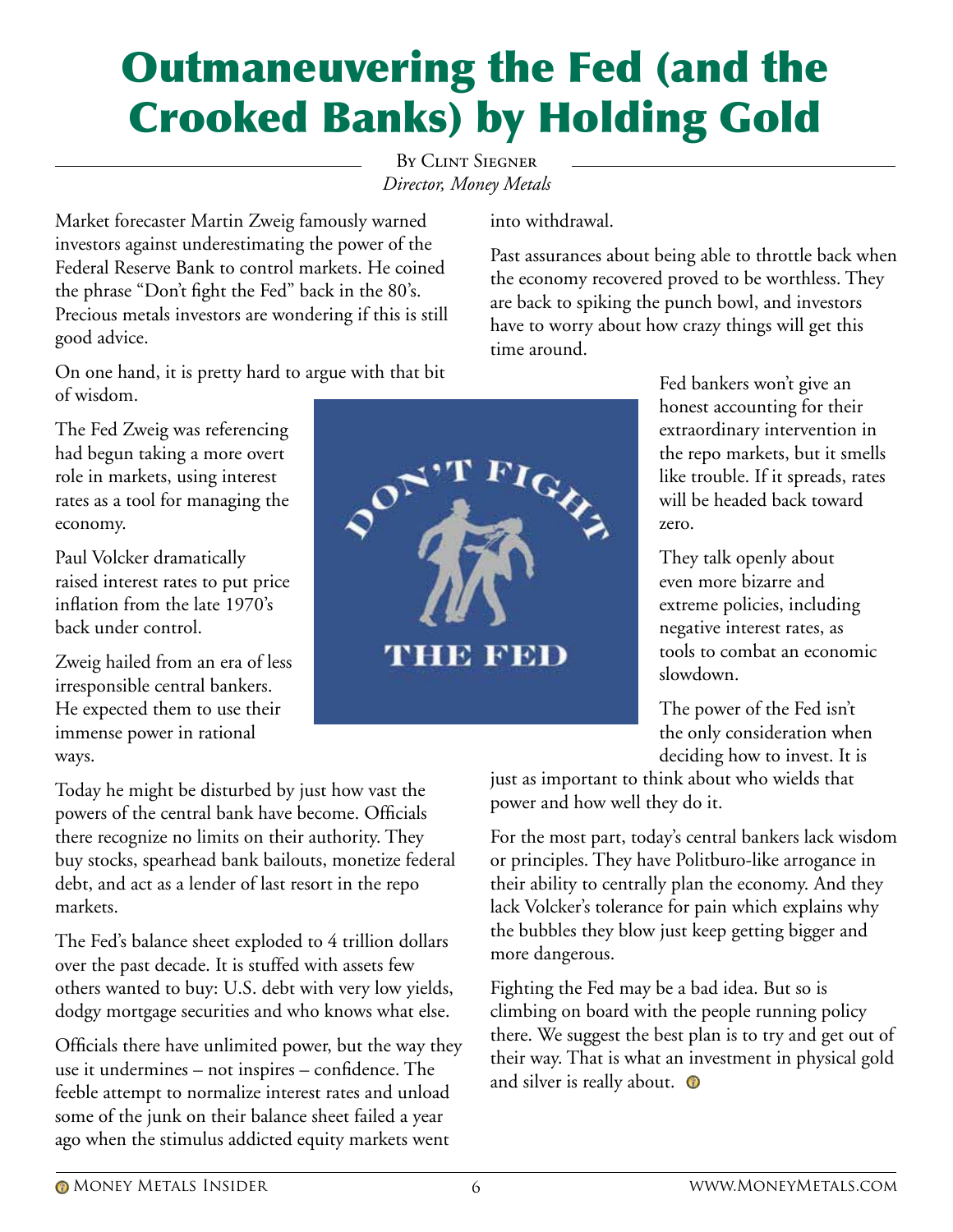### Wyoming, Texas, Utah Top 2019's Sound Money Index – Vermont, Arkansas, New Jersey Among the Worst States

*"Is Your State Destroying Your Money?"* asks the Sound Money Defense League and Money Metals Exchange with the release of the 2019 Sound Money Index.

The Sound Money Index is the first index of its kind, ranking all 50 states using twelve different criteria to determine which states maintain the most pro- and anti-sound money policies in the country.

USA," and the Sound Money Defense League, a national, non-partisan sound money advocacy group joined together to produce the authoritative ranking.

"Federal policy and the privately owned banking cartel known as the Federal Reserve System are the root causes of inflation, instability, and currency devaluation," noted Jp Cortez, Policy

The Sound Money Index evaluates each state's sales and income tax policies involving precious metals, whether a state recognizes the monetary role of gold and silver under the U.S. Constitution, whether a state holds pension, reserves, or debt



Director at the Sound Money Defense League.

"However, there are steps states can take to protect their citizens from the ill effects of America's unbacked paper money system, and many of them are taking those steps," Cortez noted.

denominated in gold or silver, whether a state has imposed precious metal dealer/investor harassment laws, and other criteria.

Wyoming, Texas, and Utah emerged the best states on sound money in the nation, and South Dakota, Alaska, New Hampshire, and Washington are not far behind.

Maine, Tennessee, Ohio, and Kentucky joined Vermont, Arkansas, and New Jersey as the worst states on this issue.

Money Metals Exchange, a national precious metals dealer recently ranked "Best in the

"Thanks to our sound money project, Money Metals Exchange is without question the national leader on this important subject, and we've put major resources behind efforts to defend and expand sound money at both the state and federal level," said Money Metals president, Stefan Gleason.

"Our customers get access to the most up-todate information and are alerted to opportunities to help."

The complete 2019 Sound Money Index is available at MoneyMetals.com.  $\,\circ\!\!\!\!\!\! \bullet\,$